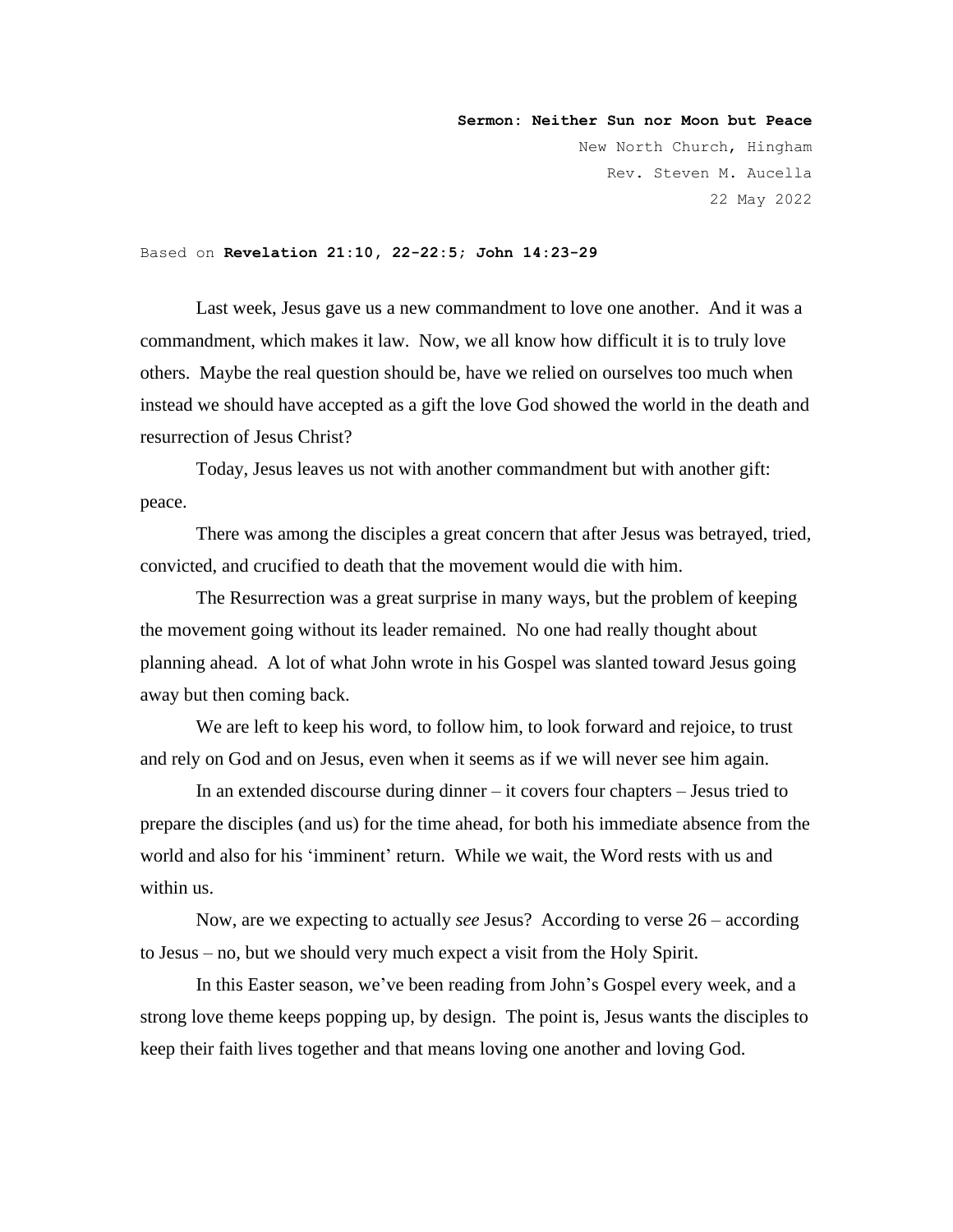In verse 25, Jesus reminds the disciples that he has told them what they needed to know. All who love him will keep his word and thus God will live within them. But if they loved him as they should – "If you *really* loved me," he said – they would rejoice that he was going to the Father. And they don't. Instead, they worried. So, there's a contrast in expectations here – a limited love might not be enough for us to keep Jesus' words, especially as they come from God. It's kind of an all-or-nothing proposition.

Now, as the Gospel readings have included a love theme lately, so today's reading from Revelation includes a strong theme of light and dark.

If you had the opportunity to view the recent lunar eclipse, you know how spooky celestial light can be. Officially called the Super Flower Blood Moon Zappa Eclipse, it started out slowly. For us, there was a lot of cloud cover moving past but you could still see the Earth's shadow beginning to get in the way. That alone made it worth watching. The Moon slowly disappearing in a deep red haze was a good reminder that our little planet moves through the heavens, and we are hardly ever aware of it.

In Revelation, we heard, 'the city has no need of sun or moon to shine on it' (21:23); 'the nations will walk by the glory of God' (21:24), with *glory* meaning radiance; 'there will be no more night; they need no light of lamp or sun' (22:5), for the Lord God will be their light.

In the new city, there will be no ambiguity of light  $-$  in a normal day, the alternating light from the sun and the moon creates shadows; the world is not lit all the way; in a sense, it's shrouded. We do not have complete vision. But in the new holy city, we will have perfect light, as it will be fully lit by God's own radiance.

As it should be with our love for Jesus, all ambiguities will be swept away.

In the Gospel reading, verse 27 is maybe the most meaningful verse in the whole passage, and it is key to understanding Jesus.

Knowing what is coming next, he said,

"Peace I *leave* with you; my peace I *give* to you. *I do not give to you as the world gives.*  Do not let your hearts be troubled, and do not let them be afraid" (14:27).

At the end of the Gospel, the first post-Resurrection words Jesus says to the disciples, who are hiding behind locked doors, are, "Peace be with you."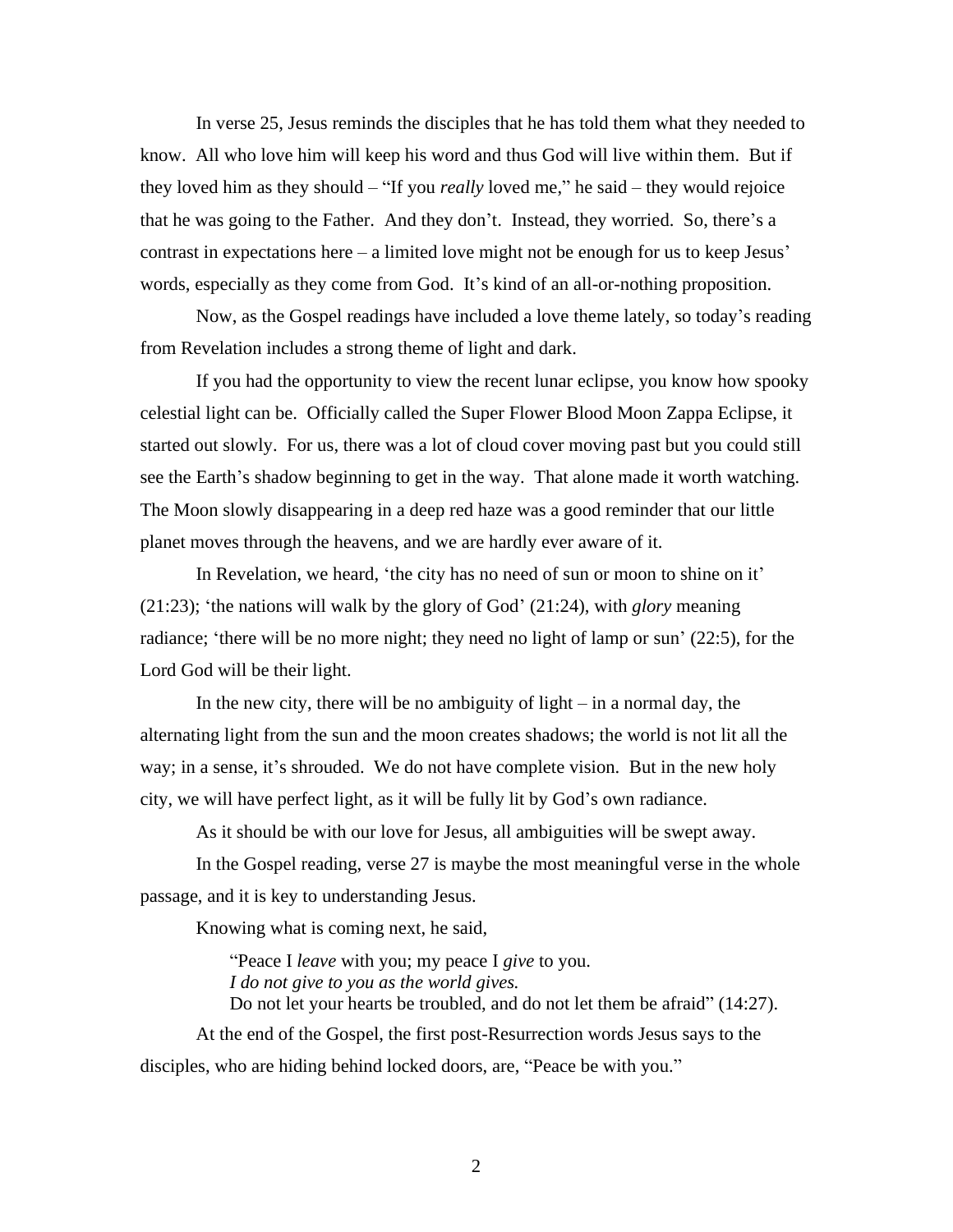The only other time the word appears in this Gospel is also in the context of the Last Supper, just a little further on in chapter 16, and so the word deserves a closer look.

There's an old, old saying that 'the Romans built a desert and called it Peace.'

For us, *peace* means primarily the absence of war. In that sense, we have only a sporadic peace, and the world has rarely ever had complete peace in all of recorded history, but it's still something for which we hope and pray.

For Jesus and his disciples, *peace* would be *shalom*, which is something else entirely. Shalom implies wholeness, well-being, a good life. Shalom is a gift from God. Jerusalem itself is literally the City of Peace.

So, the peace which Jesus gives is serenity, tranquility, confidence, and courage in the midst of trouble and an unsettled world. The world does not know such peace and therefore cannot give it.<sup>1</sup> The world can often only give despair, inequity, war, and death.

So, we might well ask, why in the world is the world hostile to Jesus?

In John's Gospel, the world is very religious and therefore does not see a need for Jesus. Yes, the religious nation is looking for a Messiah but not one from Galilee. The Jesus they see is not the Jesus they need.<sup>2</sup> It may be that way for some of us too.

We might also ask, what does the world want, if not peace?

In our time, the world wants to be secure – but on its own terms. Just look at the mess the world is in to see how well that's going.

Now let's imagine that we live in Ukraine, but not in an active war zone; imagine we're some place where we feel safe. But, knowing what is going on elsewhere in the country, and not so far away, do we feel serene, tranquil, or confident?

Or do we feel anxious, knowing that our country is under siege and that bombs may start dropping on our heads at any moment? Imagine losing Hingham Square to rocket fire tonight and having to clear the rubble as we search for family and friends.

Now think of the suffering that Jesus will face over the next night and day.

His impending death further highlights his promise that his peace differs from the world's peace.

It's not a coincidence that the first and last word spoken in every worship service here is *peace*. We do this to underscore his words and to offer again God's gift.

3